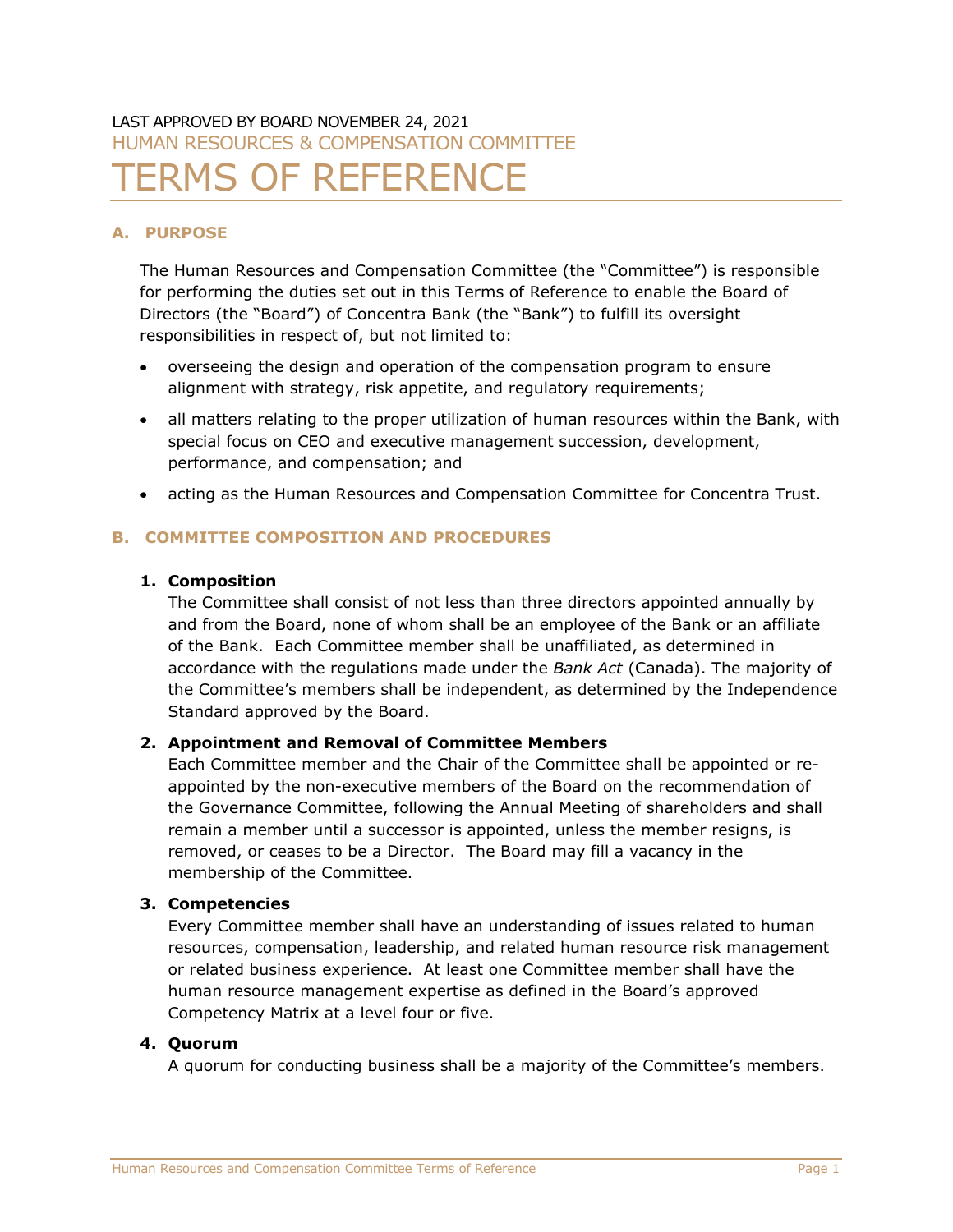## **5. Voting**

All resolutions coming before the Committee for a decision at a duly constituted meeting shall be decided by a majority of vote of the members present in the meeting. In the case of a tie vote, the Committee Chair shall cast a second vote, causing the motion to succeed or fail.

#### **6. Meetings**

The members of the Committee shall hold meetings as required to carry out this Terms of Reference and, in any case, not less than once quarterly. The Chair of the Committee, any two members of the Committee, the Chair of the Board, or the President and Chief Executive Officer may call a meeting of the Committee. Meetings may be conducted in accordance with the provisions contained in the Bank's Bylaws. The Committee shall dedicate a portion of each regular quarterly meeting, or at such other times as required, to meet on its own without members of management.

#### **7. Notices of Meetings**

Notice of the time and place of each meeting will be given in accordance with legal and regulatory requirements, Board policy, and the Bank's Bylaws.

#### **8. Secretary and Minutes**

The Corporate Secretary, his or her designate, or any other person the Committee requests shall act as recording secretary at Committee meetings. Minutes of Committee meetings shall be maintained.

#### **9. Access to Management and Outside Advisors**

The Committee shall have unrestricted access to management and employees of the Bank. The Committee shall have the authority to retain and terminate external legal counsel, consultants, or other advisors to assist it in fulfilling its responsibilities and to set and pay the compensation for these advisors without obtaining the prior approval of the Board or any Officer of the Bank. The Committee shall ensure its expenditures are reasonable and shall report such expenditures to the Board. The Bank shall provide appropriate funding, as determined by the Committee, for the services of these advisors.

#### **10. Review of Committee Functioning**

The Committee shall regularly review and assess the adequacy of its Terms of Reference, evaluate its effectiveness in fulfilling its mandate under this Terms of Reference, and report on the results of its assessment to the Governance Committee.

#### **11. Interface with other Committees**

The Committee may meet jointly with the Risk Committee and/or the Audit and Conduct Review Committee, at the discretion of the Chairs of the Committees, to discuss the alignment of the Bank's compensation programs with the Board's approved Risk Appetite Framework and to review associated risks.

#### **12. Reporting**

The Committee shall report to the Board following each meeting with respect to its activities and recommendations.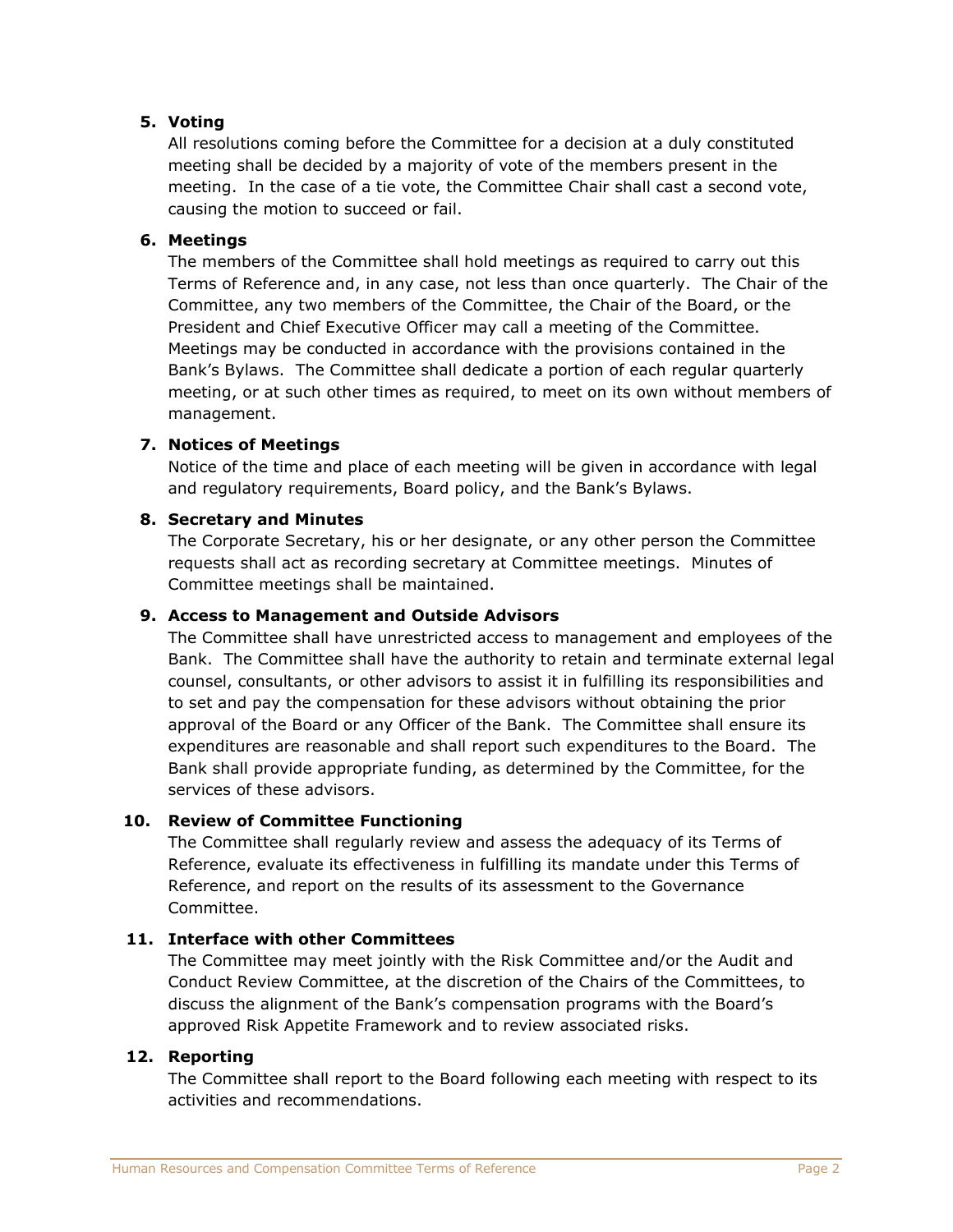#### **C. DUTIES AND RESPONSIBILITIES**

The Committee shall have the duties and responsibilities set out below, as well as any other matters that are specifically delegated to the Committee from time to time by the Board.

#### **1. Corporate Compensation Oversight**

The Committee shall oversee Bank's overall corporate compensation, and shall specifically:

- a) annually review the Bank's compensation framework which includes the philosophy, policy, structure, programs, and practices, and shall recommend any material changes for Board approval, ensuring alignment with the Bank's:
	- i. corporate strategy;
	- ii. corporate budget and business plans;
	- iii. human capital strategy;
	- iv. regulatory requirements, including OSFI's Corporate Governance Guideline and the Financial Stability Board Principles for Sound Compensation Practices;
	- v. risk management framework and culture; and
	- vi. competitive environment;
- b) review and recommend to the Board any new compensation, incentive, or pension plans, or any material changes to such plans;
- c) review and recommend to the Board any annual corporate incentive plans and targets (Short Term Incentive Plan) and multi-year incentive plans and targets (Long Term Incentive Plan);
- d) monitor and assess actual corporate performance against short and long term incentive plan targets, and review and recommend to the Board the resultant payout factor and aggregate payments under the Bank's incentive plans, engaging in any consultations that may be required, such as:
	- i. with the Audit Committee on the quality of earnings used to determine such awards;
	- ii. with the Risk Committee and Chief Risk Officer on performance against any risk metrics; and
- e) regularly review and recommend to the Governance Committee the Bank's approach to annual reporting and disclosure in relation to executive compensation.

#### **2. Chief Executive Officer**

The Committee shall oversee CEO succession, development, performance, and compensation, and shall specifically: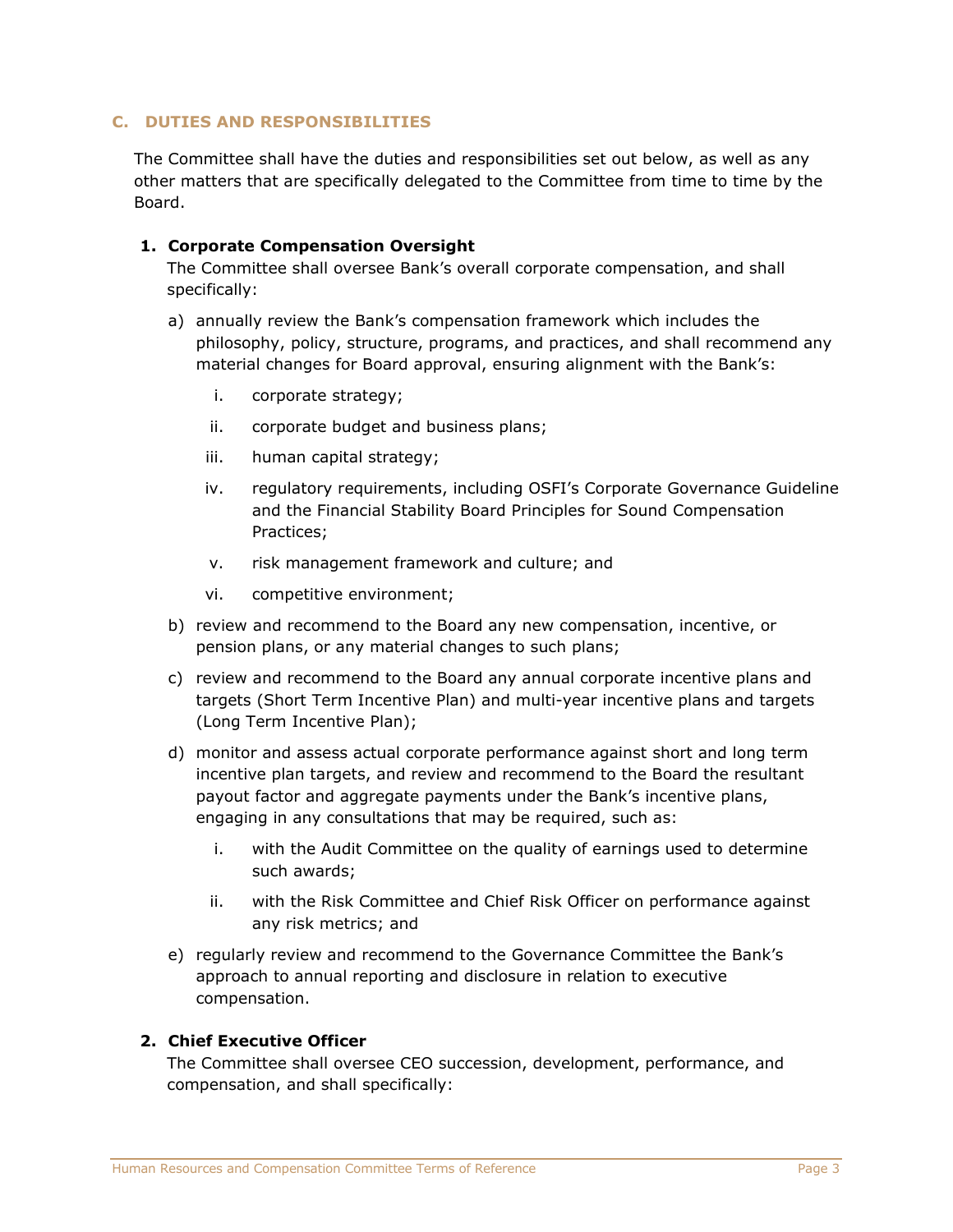- a) support the search committee to recommend the appointment of the CEO;
- b) recommend to the Board, if necessary, the termination of the CEO;
- c) review and recommend to the Board any adjustments to the position description for the CEO as outlined in the CEO Role Profile;
- d) review and recommend to the Board the terms of any employment, termination, severance, retirement, or change in control between the Bank and the CEO;
- e) review and recommend to the Board the total compensation of the CEO, including any material benefits and perquisites, incentive plan payments, or other special payments;
- f) review and recommend to the Board the CEO's performance goals and objectives and monitor and evaluate the CEO's performance in light of those goals and objectives through a quarterly evaluation process approved by the Board; and
- g) annually review succession planning, including emergency preparedness planning, for the CEO and make recommendations concerning such plans to the Board.

#### **3. Executive Management and Heads of Oversight Functions**

The Committee shall oversee the succession, performance, and compensation of the Bank's executive management ("Executives") and the heads of Oversight Functions, and shall specifically:

- a) review and approve the appointment or termination of Executives, based on the recommendation of the CEO and other committees as appropriate;
- b) review and approve, jointly with the Audit and Conduct Review Committee, the appointment or removal of the Chief Financial Officer ("CFO") and the Chief Internal Auditor (the "CIA") and, jointly with the Risk Committee, the appointment or removal of the Chief Risk Officer (the "CRO"), Chief Compliance Officer ("CCO"), and Chief Anti-Money Laundering Officer ("CAMLO") (collectively, the "heads of Oversight Functions");
- c) review and approve standardized contract provisions between the Bank and Executives, including terms of employment, termination, severance, retirement, and change in control and approve any exceptions to the standard contract provisions;
- d) Review and approve the total compensation of the Executives and heads of Oversight Functions, as recommended by the CEO, including any material benefits and perquisites, incentive plan payments, or other special payments, and review and recommend to the Board any grants of awards under the Long-Term Incentive Plan, as applicable;
- e) review and discuss the annual performance assessments of the Executives and heads of Oversight Functions, as made by the CEO with input of other committees as appropriate;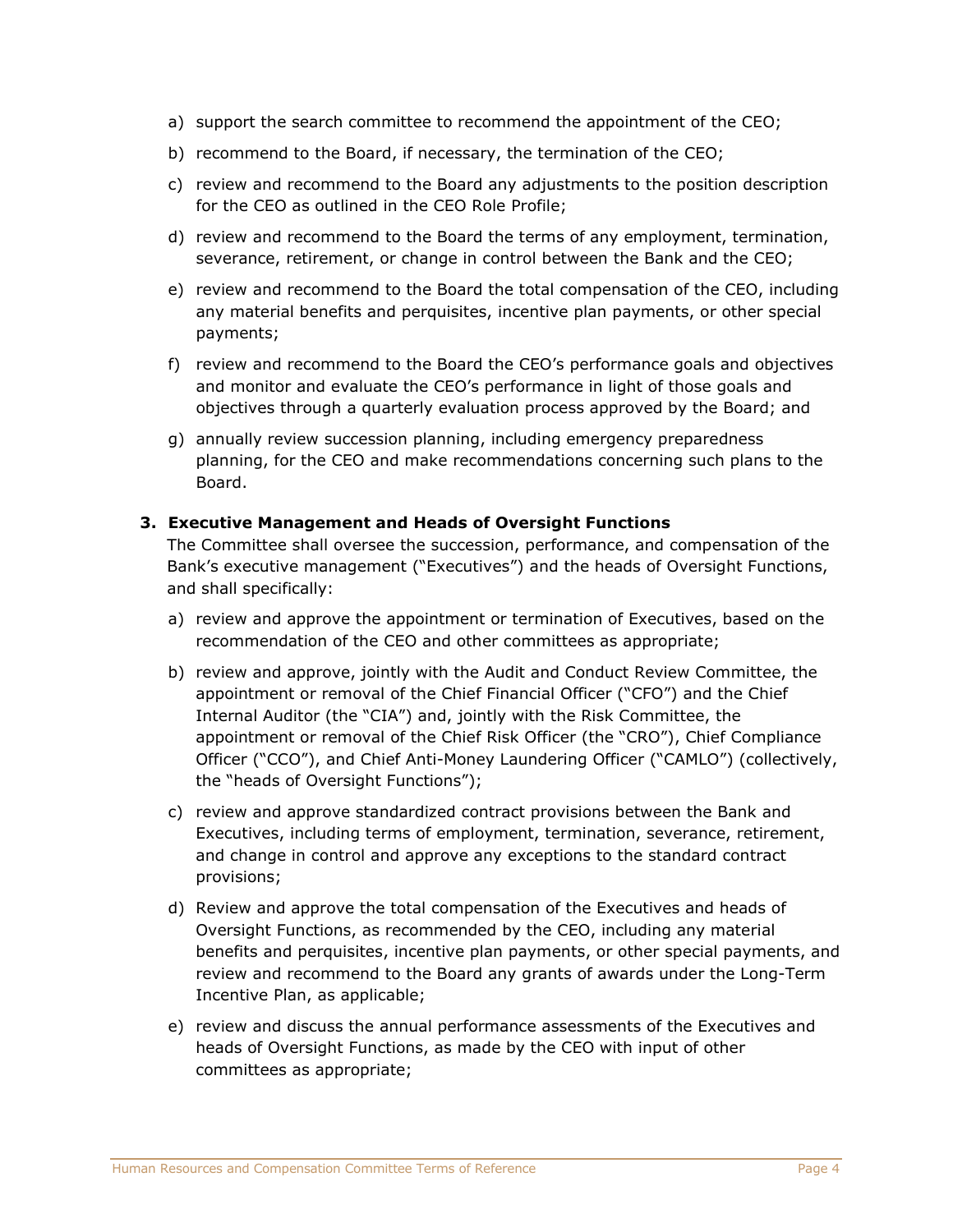- f) review and discuss succession plans for the Executives and heads of Oversight Functions, including review of leadership development plans; and
- g) review the Executive organizational structure to ensure it aligns with strategic objectives and succession planning requirements, and discuss any material changes contemplated by the CEO prior to implementation.

#### **4. Risk Oversight and Regulatory Compliance**

The Committee shall oversee compensation and human resource risks and compliance, and shall specifically:

- a) annually review the outcomes of the Bank's compensation plans to assess whether the programs are operating as intended and receive reporting from the Chief Risk Officer in order to review:
	- i. the alignment of material compensation programs with the Bank's risk appetite and compliance with the Bank's compensation policies;
	- ii. the results of stress testing the Bank's incentive plans and other variable compensation programs;
	- iii. any current or future risks relating to compensation programs, and the effectiveness of any controls or mitigation plans;
	- iv. the independence of oversight functions as it relates to the design of the Bank's compensation programs; and
- b) review management's assessment of the Bank's significant human resource risks, and satisfy itself that they are appropriately identified, assessed, and managed within the Bank.

#### **5. Pension Funds and Pension Plans**

The Committee shall oversee the administration of the Bank's pension plans through annually reviewing reports focusing on the performance, funded status and other relevant issues relating to the effective design, governance and performance of the Bank's Registered Pension Plan and Supplemental Executive Retirement Plan.

#### **6. Culture and Organizational Health**

The Committee shall oversee the Bank's culture to ensure a strong linkage with corporate strategy and shall regularly monitor the Bank's overall organizational health, including culture, engagement, diversity, and other key indicators.

#### **7. Corporate Policies**

The Committee shall review and recommend to the Board for approval the corporate policies under the jurisdiction of the Committee to manage, including:

- a) Human Resources Corporate Policy; and
- b) Compensation Framework.